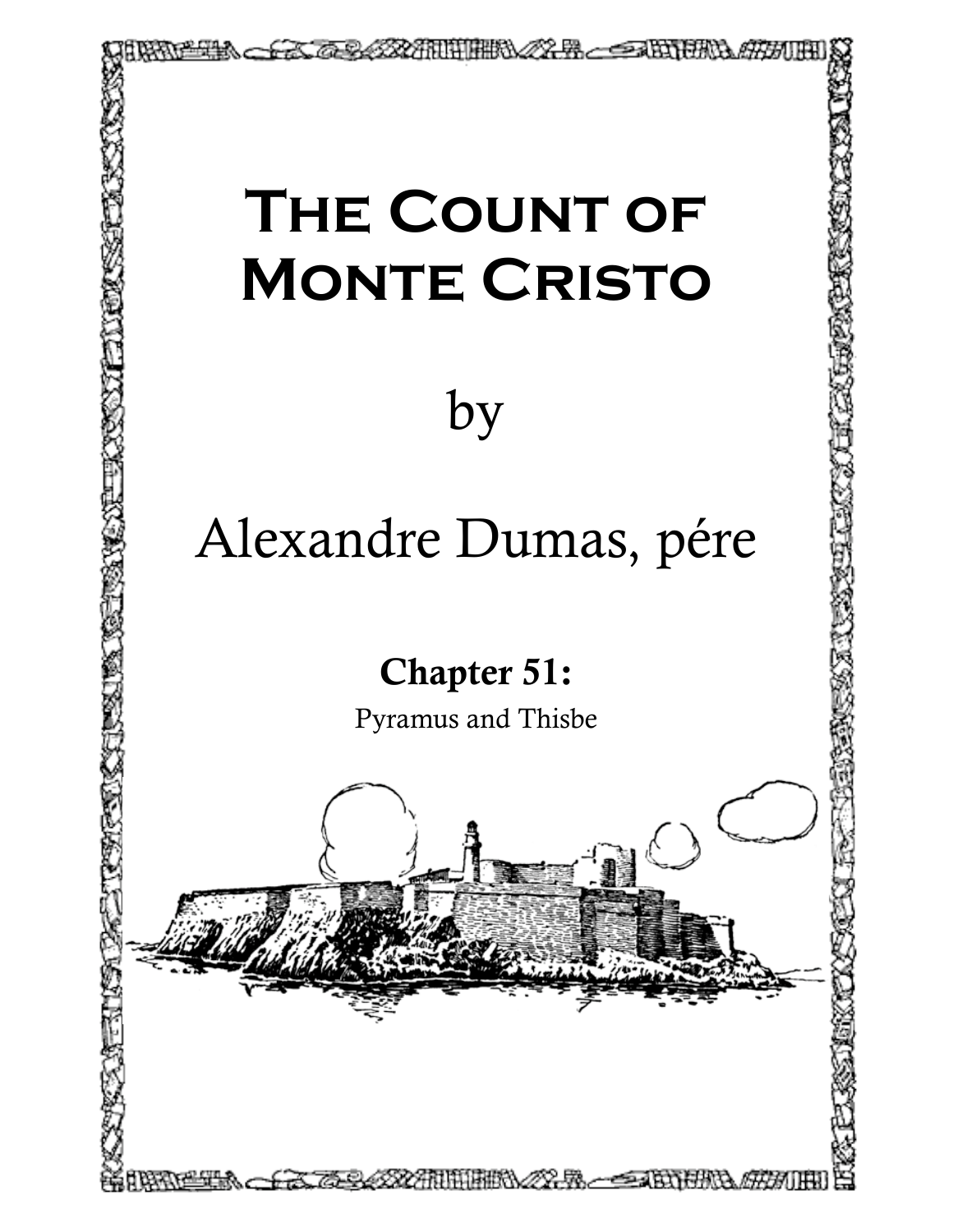About two–thirds of the way along the Faubourg Saint–Honore, and in the rear of one of the most imposing mansions in this rich neighborhood, where the various houses vie with each other for elegance of design and magnificence of construction, extended a large garden, where the wide– spreading chestnut–trees raised their heads high above the walls in a solid rampart, and with the coming of every spring scattered a shower of delicate pink and white blossoms into the large stone vases that stood upon the two square pilasters of a curiously wrought iron gate, that dated from the time of Louis XII. This noble entrance, however, in spite of its striking appearance and the graceful effect of the geraniums planted in the two vases, as they waved their variegated leaves in the wind and charmed the eye with their scarlet bloom, had fallen into utter disuse. The proprietors of the mansion had many years before thought it best to confine themselves to the possession of the house itself, with its thickly planted court–yard, opening into the Faubourg Saint–Honore, and to the garden shut in by this gate, which formerly communicated with a fine kitchen–garden of about an acre. For the demon of speculation drew a line, or in other words projected a street, at the farther side of the kitchen–garden. The street was laid out, a name was chosen and posted up on an iron plate, but before construction was begun, it occurred to the possessor of the property that a handsome sum might be obtained for the ground then devoted to fruits and vegetables, by building along the line of the proposed street, and so making it a branch of communication with the Faubourg Saint–Honore itself, one of the most important thoroughfares in the city of Paris.

In matters of speculation, however, though "man proposes," "money disposes." From some such difficulty the newly named street died almost in birth, and the purchaser of the kitchen–garden, having paid a high price for it, and being quite unable to find any one willing to take his bargain off his hands without a considerable loss, yet still clinging to the belief that at some future day he should obtain a sum for it that would repay him, not only for his past outlay, but also the interest upon the capital locked up in his new acquisition, contented himself with letting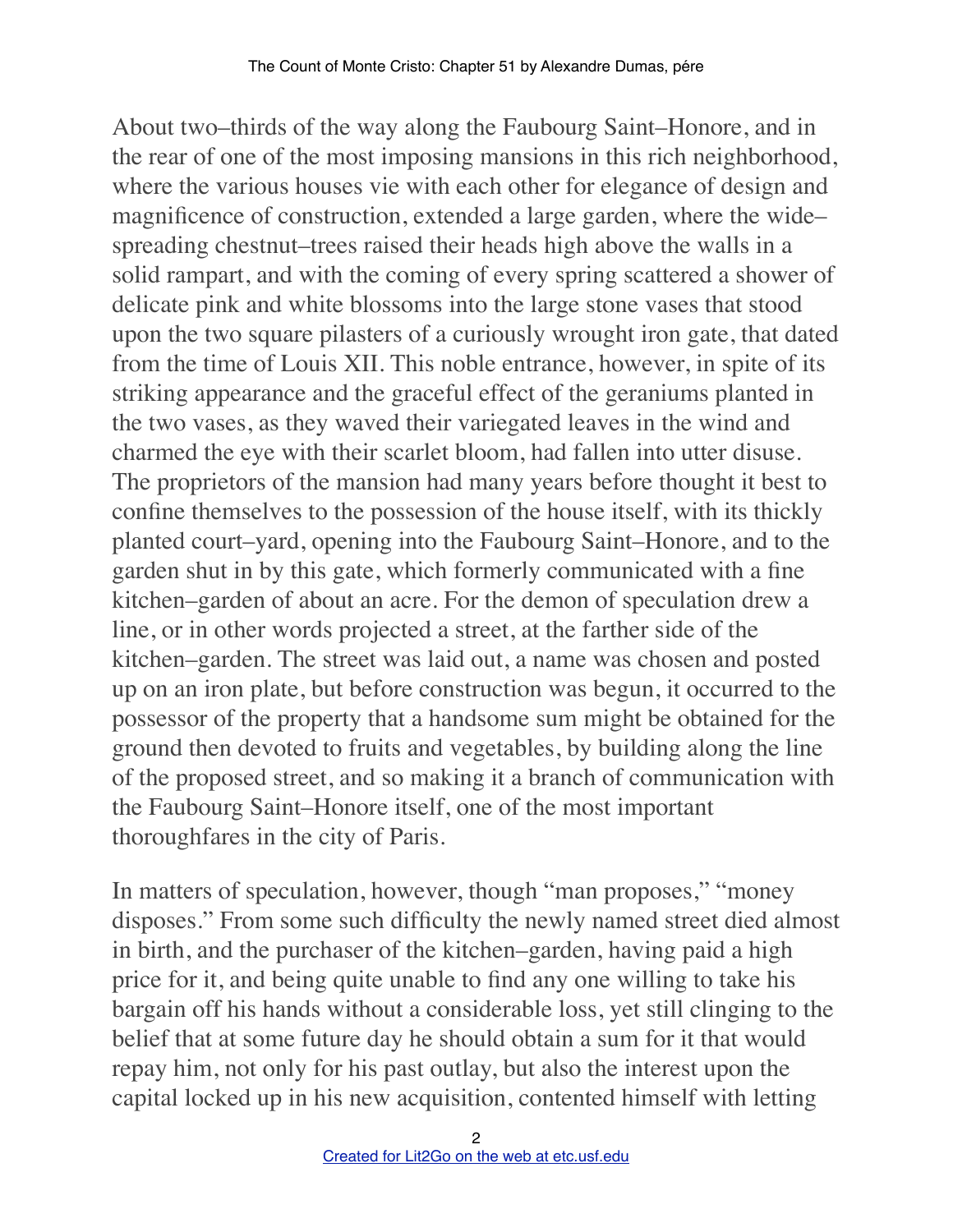the ground temporarily to some market–gardeners, at a yearly rental of 500 francs. And so, as we have said, the iron gate leading into the kitchen–garden had been closed up and left to the rust, which bade fair before long to eat off its hinges, while to prevent the ignoble glances of the diggers and delvers of the ground from presuming to sully the aristocratic enclosure belonging to the mansion, the gate had been boarded up to a height of six feet. True, the planks were not so closely adjusted but that a hasty peep might be obtained through their interstices; but the strict decorum and rigid propriety of the inhabitants of the house left no grounds for apprehending that advantage would be taken of that circumstance.

Horticulture seemed, however, to have been abandoned in the deserted kitchen–garden; and where cabbages, carrots, radishes, pease, and melons had once flourished, a scanty crop of lucerne alone bore evidence of its being deemed worthy of cultivation. A small, low door gave egress from the walled space we have been describing into the projected street, the ground having been abandoned as unproductive by its various renters, and had now fallen so completely in general estimation as to return not even the one–half per cent it had originally paid. Towards the house the chestnut–trees we have before mentioned rose high above the wall, without in any way affecting the growth of other luxuriant shrubs and flowers that eagerly dressed forward to fill up the vacant spaces, as though asserting their right to enjoy the boon of light and air. At one corner, where the foliage became so thick as almost to shut out day, a large stone bench and sundry rustic seats indicated that this sheltered spot was either in general favor or particular use by some inhabitant of the house, which was faintly discernible through the dense mass of verdure that partially concealed it, though situated but a hundred paces off.

Whoever had selected this retired portion of the grounds as the boundary of a walk, or as a place for meditation, was abundantly justified in the choice by the absence of all glare, the cool, refreshing shade, the screen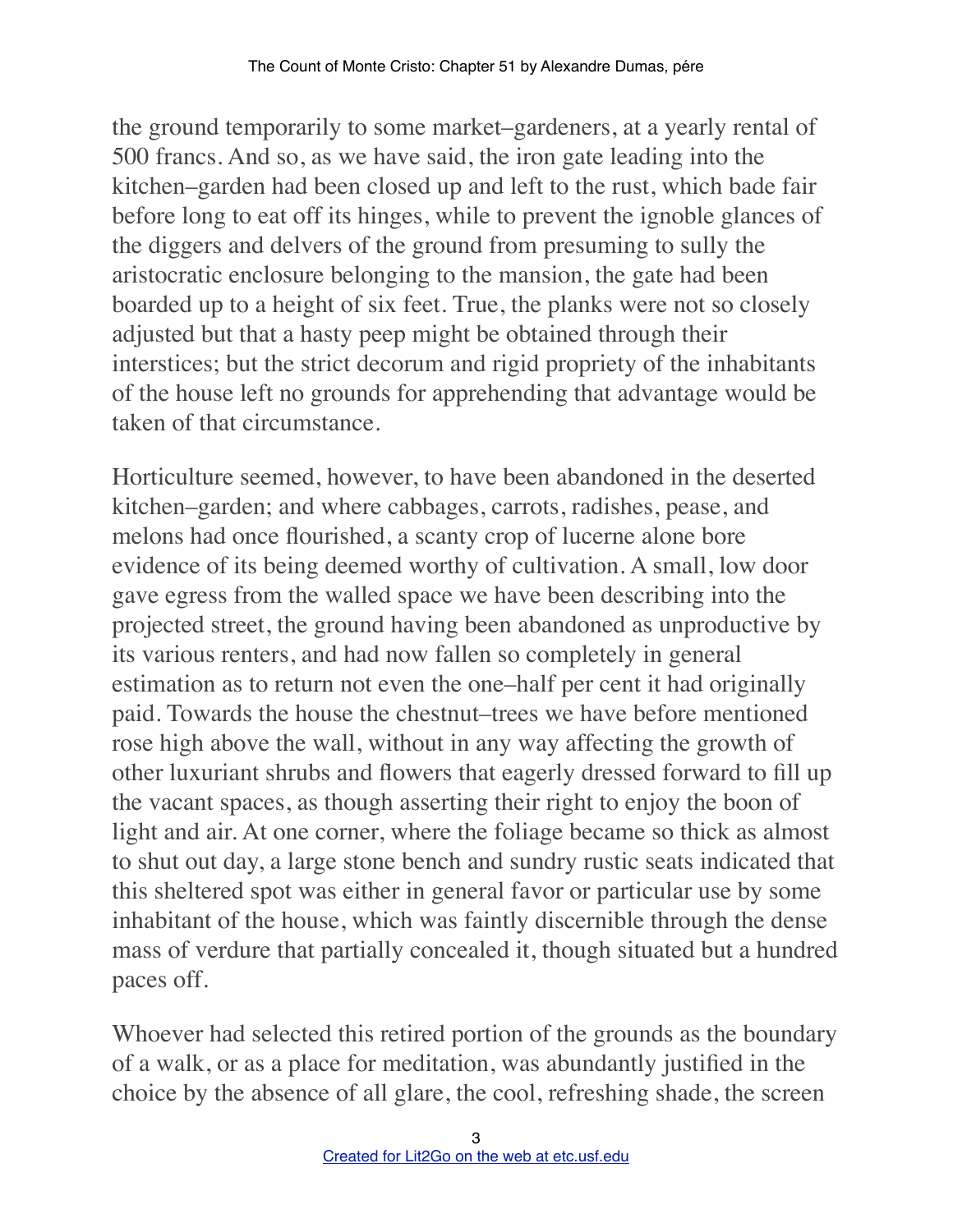it afforded from the scorching rays of the sun, that found no entrance there even during the burning days of hottest summer, the incessant and melodious warbling of birds, and the entire removal from either the noise of the street or the bustle of the mansion. On the evening of one of the warmest days spring had yet bestowed on the inhabitants of Paris, might be seen negligently thrown upon the stone bench, a book, a parasol, and a work–basket, from which hung a partly embroidered cambric handkerchief, while at a little distance from these articles was a young woman, standing close to the iron gate, endeavoring to discern something on the other side by means of the openings in the planks, the earnestness of her attitude and the fixed gaze with which she seemed to seek the object of her wishes, proving how much her feelings were interested in the matter. At that instant the little side–gate leading from the waste ground to the street was noiselessly opened, and a tall, powerful young man appeared. He was dressed in a common gray blouse and velvet cap, but his carefully arranged hair, beard and mustache, all of the richest and glossiest black, ill accorded with his plebeian attire. After casting a rapid glance around him, in order to assure himself that he was unobserved, he entered by the small gate, and, carefully closing and securing it after him, proceeded with a hurried step towards the barrier.

At the sight of him she expected, though probably not in such a costume, the young woman started in terror, and was about to make a hasty retreat. But the eye of love had already seen, even through the narrow chinks of the wooden palisades, the movement of the white robe, and observed the fluttering of the blue sash. Pressing his lips close to the planks, he exclaimed, "Don't be alarmed, Valentine—it is I!" Again the timid girl found courage to return to the gate, saying, as she did so, "And why do you come so late to–day? It is almost dinner–time, and I had to use no little diplomacy to get rid of my watchful mother–in–law, my too–devoted maid, and my troublesome brother, who is always teasing me about coming to work at my embroidery, which I am in a fair way never to get done. So pray excuse yourself as well as you can for having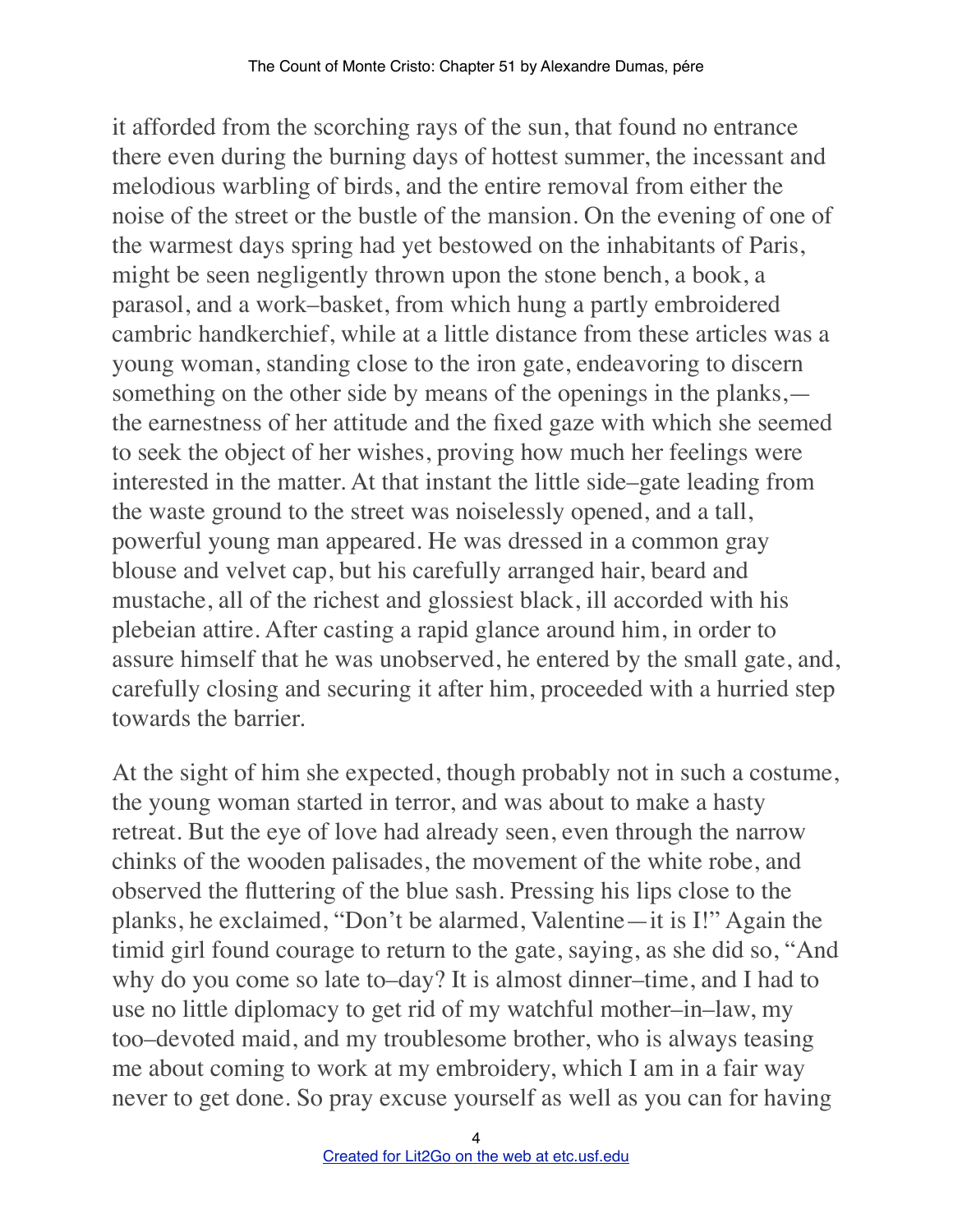made me wait, and, after that, tell me why I see you in a dress so singular that at first I did not recognize you."

"Dearest Valentine," said the young man, "the difference between our respective stations makes me fear to offend you by speaking of my love, but yet I cannot find myself in your presence without longing to pour forth my soul, and tell you how fondly I adore you. If it be but to carry away with me the recollection of such sweet moments, I could even thank you for chiding me, for it leaves me a gleam of hope, that if you did not expect me (and that indeed would be worse than vanity to suppose), at least I was in your thoughts. You asked me the cause of my being late, and why I come disguised. I will candidly explain the reason of both, and I trust to your goodness to pardon me. I have chosen a trade."

"A trade? Oh, Maximilian, how can you jest at a time when we have such deep cause for uneasiness?"

"Heaven keep me from jesting with that which is far dearer to me than life itself! But listen to me, Valentine, and I will tell you all about it. I became weary of ranging fields and scaling walls, and seriously alarmed at the idea suggested by you, that if caught hovering about here your father would very likely have me sent to prison as a thief. That would compromise the honor of the French army, to say nothing of the fact that the continual presence of a captain of Spahis in a place where no warlike projects could be supposed to account for it might well create surprise; so I have become a gardener, and, consequently, adopted the costume of my calling."

"What excessive nonsense you talk, Maximilian!"

"Nonsense? Pray do not call what I consider the wisest action of my life by such a name. Consider, by becoming a gardener I effectually screen our meetings from all suspicion or danger."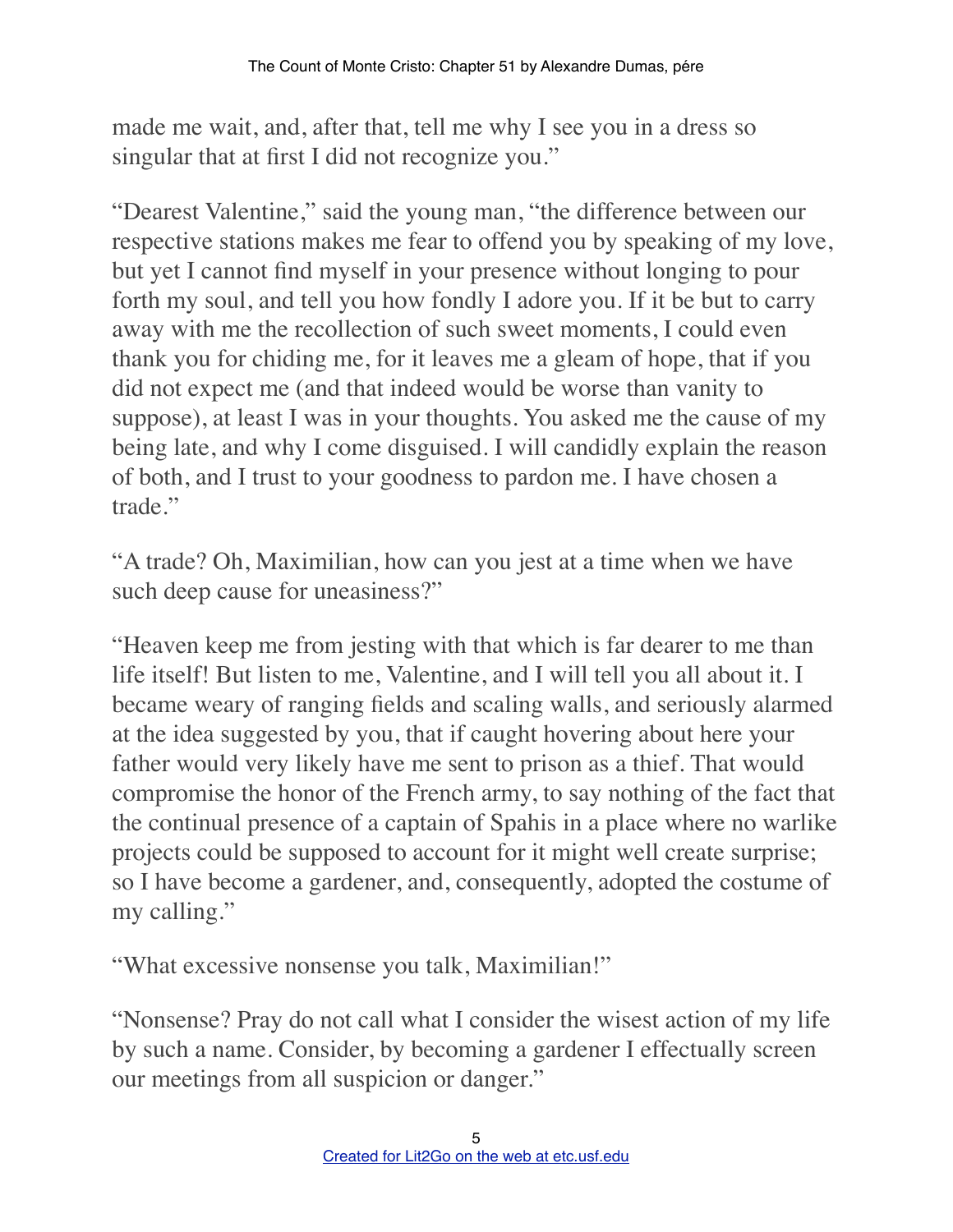"I beseech of you, Maximilian, to cease trifling, and tell me what you really mean."

"Simply, that having ascertained that the piece of ground on which I stand was to let, I made application for it, was readily accepted by the proprietor, and am now master of this fine crop of lucerne. Think of that, Valentine! There is nothing now to prevent my building myself a little hut on my plantation, and residing not twenty yards from you. Only imagine what happiness that would afford me. I can scarcely contain myself at the bare idea. Such felicity seems above all price—as a thing impossible and unattainable. But would you believe that I purchase all this delight, joy, and happiness, for which I would cheerfully have surrendered ten years of my life, at the small cost of 500 francs per annum, paid quarterly? Henceforth we have nothing to fear. I am on my own ground, and have an undoubted right to place a ladder against the wall, and to look over when I please, without having any apprehensions of being taken off by the police as a suspicious character. I may also enjoy the precious privilege of assuring you of my fond, faithful, and unalterable affection, whenever you visit your favorite bower, unless, indeed, it offends your pride to listen to professions of love from the lips of a poor workingman, clad in a blouse and cap." A faint cry of mingled pleasure and surprise escaped from the lips of Valentine, who almost instantly said, in a saddened tone, as though some envious cloud darkened the joy which illumined her heart, "Alas, no, Maximilian, this must not be, for many reasons. We should presume too much on our own strength, and, like others, perhaps, be led astray by our blind confidence in each other's prudence."

"How can you for an instant entertain so unworthy a thought, dear Valentine? Have I not, from the first blessed hour of our acquaintance, schooled all my words and actions to your sentiments and ideas? And you have, I am sure, the fullest confidence in my honor. When you spoke to me of experiencing a vague and indefinite sense of coming danger, I placed myself blindly and devotedly at your service, asking no other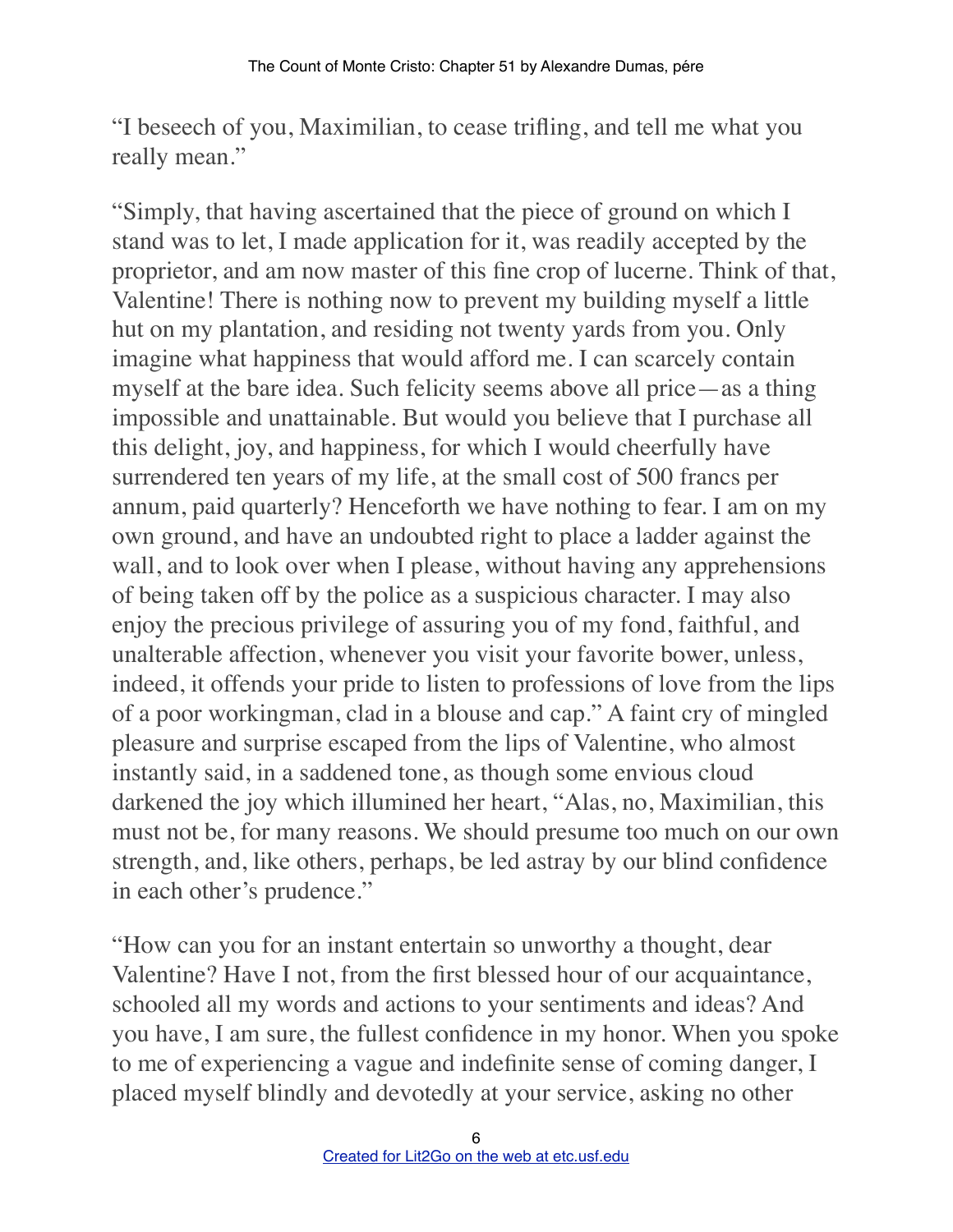reward than the pleasure of being useful to you; and have I ever since, by word or look, given you cause of regret for having selected me from the numbers that would willingly have sacrificed their lives for you? You told me, my dear Valentine, that you were engaged to M. d'Epinay, and that your father was resolved upon completing the match, and that from his will there was no appeal, as M. de Villefort was never known to change a determination once formed. I kept in the background, as you wished, and waited, not for the decision of your heart or my own, but hoping that providence would graciously interpose in our behalf, and order events in our favor. But what cared I for delays or difficulties, Valentine, as long as you confessed that you loved me, and took pity on me? If you will only repeat that avowal now and then, I can endure anything."

"Ah, Maximilian, that is the very thing that makes you so bold, and which renders me at once so happy and unhappy, that I frequently ask myself whether it is better for me to endure the harshness of my mother– in–law, and her blind preference for her own child, or to be, as I now am, insensible to any pleasure save such as I find in these meetings, so fraught with danger to both."

"I will not admit that word," returned the young man; "it is at once cruel and unjust. Is it possible to find a more submissive slave than myself? You have permitted me to converse with you from time to time, Valentine, but forbidden my ever following you in your walks or elsewhere—have I not obeyed? And since I found means to enter this enclosure to exchange a few words with you through this gate—to be close to you without really seeing you—have I ever asked so much as to touch the hem of your gown or tried to pass this barrier which is but a trifle to one of my youth and strength? Never has a complaint or a murmur escaped me. I have been bound by my promises as rigidly as any knight of olden times. Come, come, dearest Valentine, confess that what I say is true, lest I be tempted to call you unjust."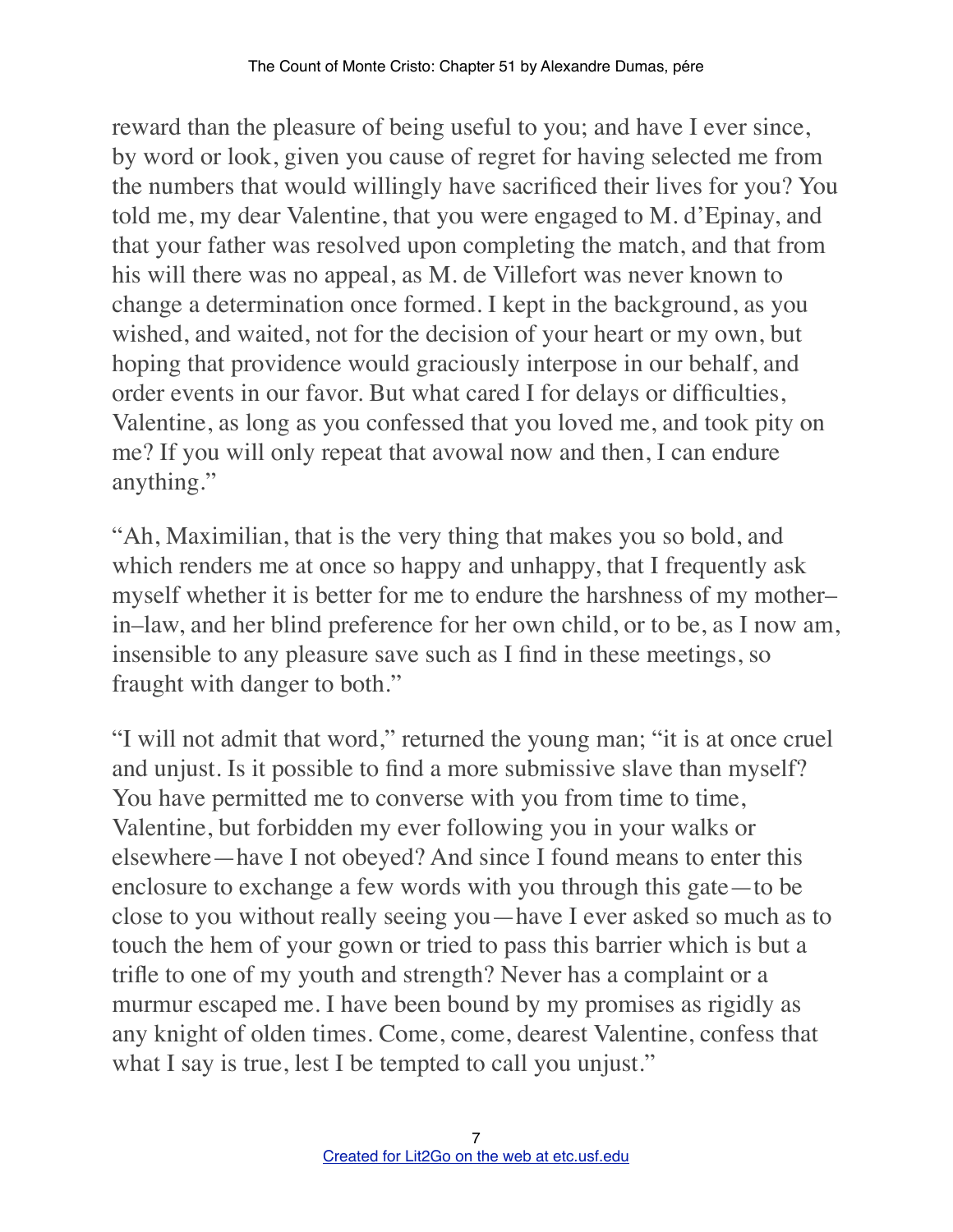"It is true," said Valentine, as she passed the end of her slender fingers through a small opening in the planks, and permitted Maximilian to press his lips to them, "and you are a true and faithful friend; but still you acted from motives of self–interest, my dear Maximilian, for you well knew that from the moment in which you had manifested an opposite spirit all would have been ended between us. You promised to bestow on me the friendly affection of a brother. For I have no friend but yourself upon earth, who am neglected and forgotten by my father, harassed and persecuted by my mother–in–law, and left to the sole companionship of a paralyzed and speechless old man, whose withered hand can no longer press mine, and who can speak to me with the eye alone, although there still lingers in his heart the warmest tenderness for his poor grandchild. Oh, how bitter a fate is mine, to serve either as a victim or an enemy to all who are stronger than myself, while my only friend and supporter is a living corpse! Indeed, indeed, Maximilian, I am very miserable, and if you love me it must be out of pity."

"Valentine," replied the young man, deeply affected, "I will not say you are all I love in the world, for I dearly prize my sister and brother–in– law; but my affection for them is calm and tranquil, in no manner resembling what I feel for you. When I think of you my heart beats fast, the blood burns in my veins, and I can hardly breathe; but I solemnly promise you to restrain all this ardor, this fervor and intensity of feeling, until you yourself shall require me to render them available in serving or assisting you. M. Franz is not expected to return home for a year to come, I am told; in that time many favorable and unforeseen chances may befriend us. Let us, then, hope for the best; hope is so sweet a comforter. Meanwhile, Valentine, while reproaching me with selfishness, think a little what you have been to me—the beautiful but cold resemblance of a marble Venus. What promise of future reward have you made me for all the submission and obedience I have evinced?—none whatever. What granted me?—scarcely more. You tell me of M. Franz d'Epinay, your betrothed lover, and you shrink from the idea of being his wife; but tell me, Valentine, is there no other sorrow in your heart? You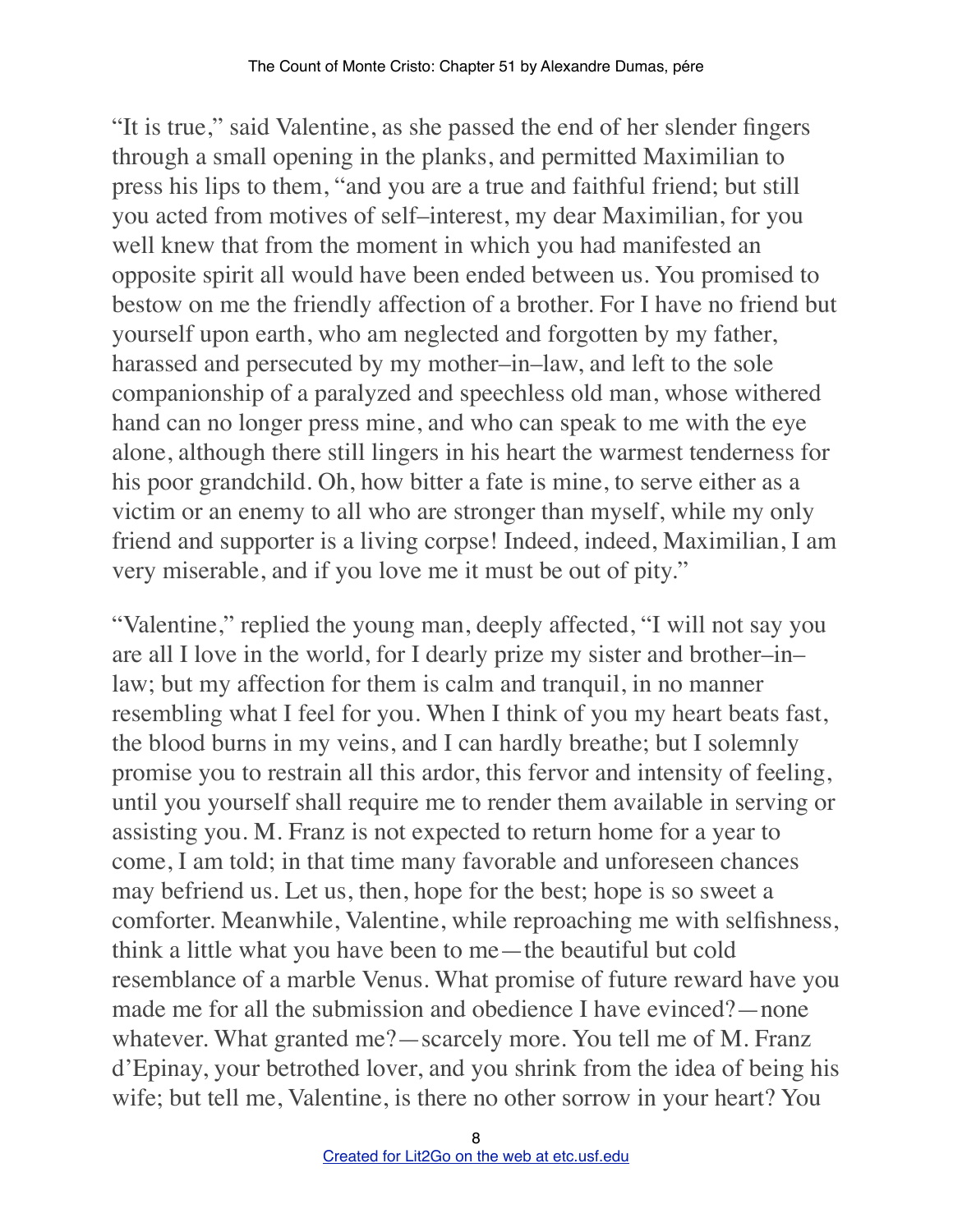see me devoted to you, body and soul, my life and each warm drop that circles round my heart are consecrated to your service; you know full well that my existence is bound up in yours—that were I to lose you I would not outlive the hour of such crushing misery; yet you speak with calmness of the prospect of your being the wife of another! Oh, Valentine, were I in your place, and did I feel conscious, as you do, of being worshipped, adored, with such a love as mine, a hundred times at least should I have passed my hand between these iron bars, and said, 'Take this hand, dearest Maximilian, and believe that, living or dead, I am yours—yours only, and forever!'" The poor girl made no reply, but her lover could plainly hear her sobs and tears. A rapid change took place in the young man's feelings. "Dearest, dearest Valentine," exclaimed he, "forgive me if I have offended you, and forget the words I spoke if they have unwittingly caused you pain."

"No, Maximilian, I am not offended," answered she, "but do you not see what a poor, helpless being I am, almost a stranger and an outcast in my father's house, where even he is seldom seen; whose will has been thwarted, and spirits broken, from the age of ten years, beneath the iron rod so sternly held over me; oppressed, mortified, and persecuted, day by day, hour by hour, minute by minute, no person has cared for, even observed my sufferings, nor have I ever breathed one word on the subject save to yourself. Outwardly and in the eyes of the world, I am surrounded by kindness and affection; but the reverse is the case. The general remark is, 'Oh, it cannot be expected that one of so stern a character as M. Villefort could lavish the tenderness some fathers do on their daughters. What though she has lost her own mother at a tender age, she has had the happiness to find a second mother in Madame de Villefort.' The world, however, is mistaken; my father abandons me from utter indifference, while my mother–in–law detests me with a hatred so much the more terrible because it is veiled beneath a continual smile"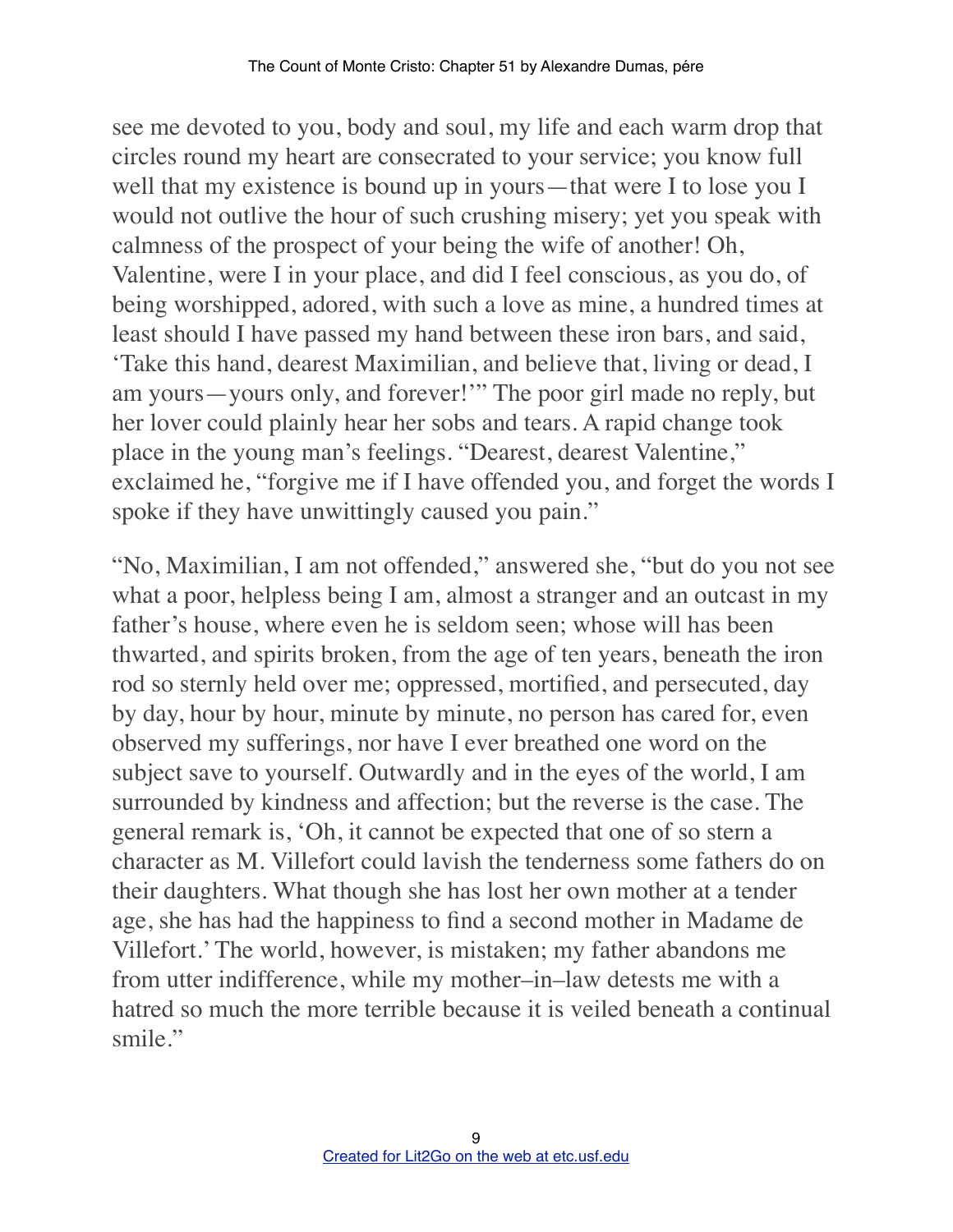"Hate you, sweet Valentine," exclaimed the young man; "how is it possible for any one to do that?"

"Alas," replied the weeping girl, "I am obliged to own that my mother– in–law's aversion to me arises from a very natural source—her overweening love for her own child, my brother Edward."

"But why should it?"

"I do not know; but, though unwilling to introduce money matters into our present conversation, I will just say this much—that her extreme dislike to me has its origin there; and I much fear she envies me the fortune I enjoy in right of my mother, and which will be more than doubled at the death of M. and Mme. de Saint–Meran, whose sole heiress I am. Madame de Villefort has nothing of her own, and hates me for being so richly endowed. Alas, how gladly would I exchange the half of this wealth for the happiness of at least sharing my father's love. God knows, I would prefer sacrificing the whole, so that it would obtain me a happy and affectionate home."

"Poor Valentine!"

"I seem to myself as though living a life of bondage, yet at the same time am so conscious of my own weakness that I fear to break the restraint in which I am held, lest I fall utterly helpless. Then, too, my father is not a person whose orders may be infringed with impunity; protected as he is by his high position and firmly established reputation for talent and unswerving integrity, no one could oppose him; he is all– powerful even with the king; he would crush you at a word. Dear Maximilian, believe me when I assure you that if I do not attempt to resist my father's commands it is more on your account than my own."

"But why, Valentine, do you persist in anticipating the worst,—why picture so gloomy a future?"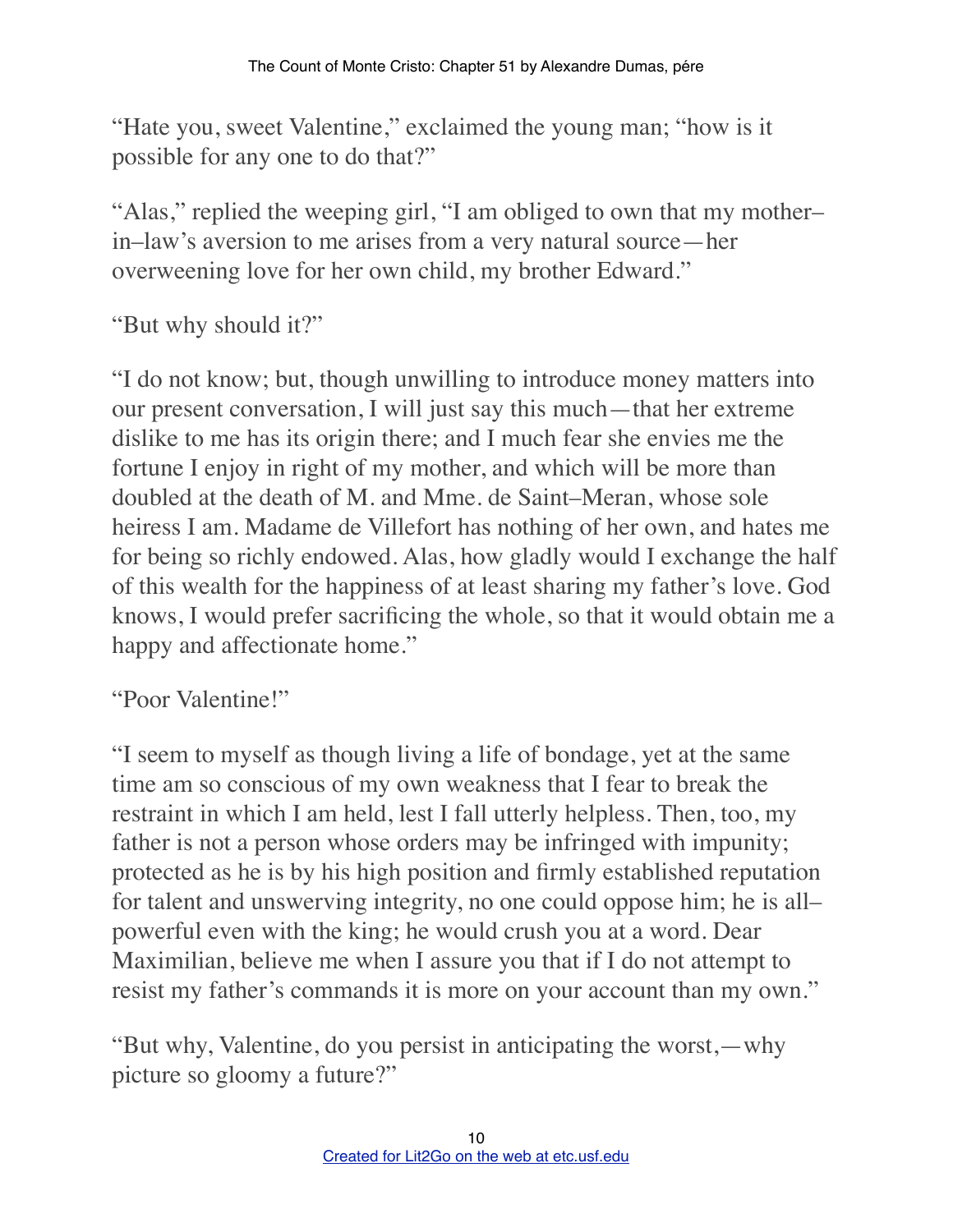"Because I judge it from the past."

"Still, consider that although I may not be, strictly speaking, what is termed an illustrious match for you, I am, for many reasons, not altogether so much beneath your alliance. The days when such distinctions were so nicely weighed and considered no longer exist in France, and the first families of the monarchy have intermarried with those of the empire. The aristocracy of the lance has allied itself with the nobility of the cannon. Now I belong to this last–named class; and certainly my prospects of military preferment are most encouraging as well as certain. My fortune, though small, is free and unfettered, and the memory of my late father is respected in our country, Valentine, as that of the most upright and honorable merchant of the city; I say our country, because you were born not far from Marseilles."

"Don't speak of Marseilles, I beg of you, Maximilian; that one word brings back my mother to my recollection—my angel mother, who died too soon for myself and all who knew her; but who, after watching over her child during the brief period allotted to her in this world, now, I fondly hope, watches from her home in heaven. Oh, if my mother were still living, there would be nothing to fear, Maximilian, for I would tell her that I loved you, and she would protect us."

"I fear, Valentine," replied the lover, "that were she living I should never have had the happiness of knowing you; you would then have been too happy to have stooped from your grandeur to bestow a thought on me."

"Now it is you who are unjust, Maximilian," cried Valentine; "but there is one thing I wish to know."

"And what is that?" inquired the young man, perceiving that Valentine hesitated.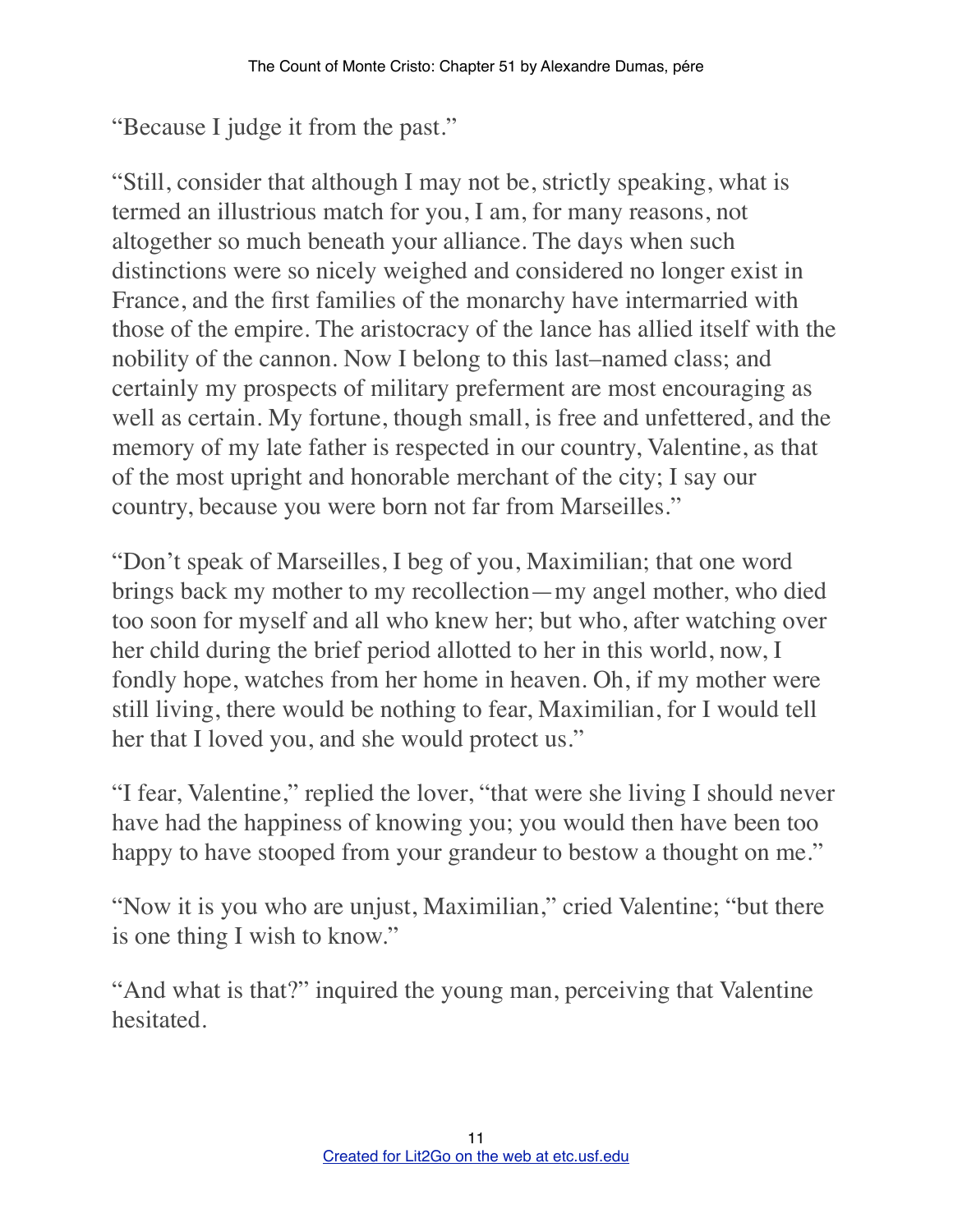"Tell me truly, Maximilian, whether in former days, when our fathers dwelt at Marseilles, there was ever any misunderstanding between them?"

"Not that I am aware of," replied the young man, "unless, indeed, any ill–feeling might have arisen from their being of opposite parties—your father was, as you know, a zealous partisan of the Bourbons, while mine was wholly devoted to the emperor; there could not possibly be any other difference between them. But why do you ask?"

"I will tell you," replied the young girl, "for it is but right you should know. Well, on the day when your appointment as an officer of the Legion of honor was announced in the papers, we were all sitting with my grandfather, M. Noirtier; M. Danglars was there also—you recollect M. Danglars, do you not, Maximilian, the banker, whose horses ran away with my mother–in–law and little brother, and very nearly killed them? While the rest of the company were discussing the approaching marriage of Mademoiselle Danglars, I was reading the paper to my grandfather; but when I came to the paragraph about you, although I had done nothing else but read it over to myself all the morning (you know you had told me all about it the previous evening), I felt so happy, and yet so nervous, at the idea of speaking your name aloud, and before so many people, that I really think I should have passed it over, but for the fear that my doing so might create suspicions as to the cause of my silence; so I summoned up all my courage, and read it as firmly and as steadily as I could."

## "Dear Valentine!"

"Well, would you believe it? directly my father caught the sound of your name he turned round quite hastily, and, like a poor silly thing, I was so persuaded that every one must be as much affected as myself by the utterance of your name, that I was not surprised to see my father start,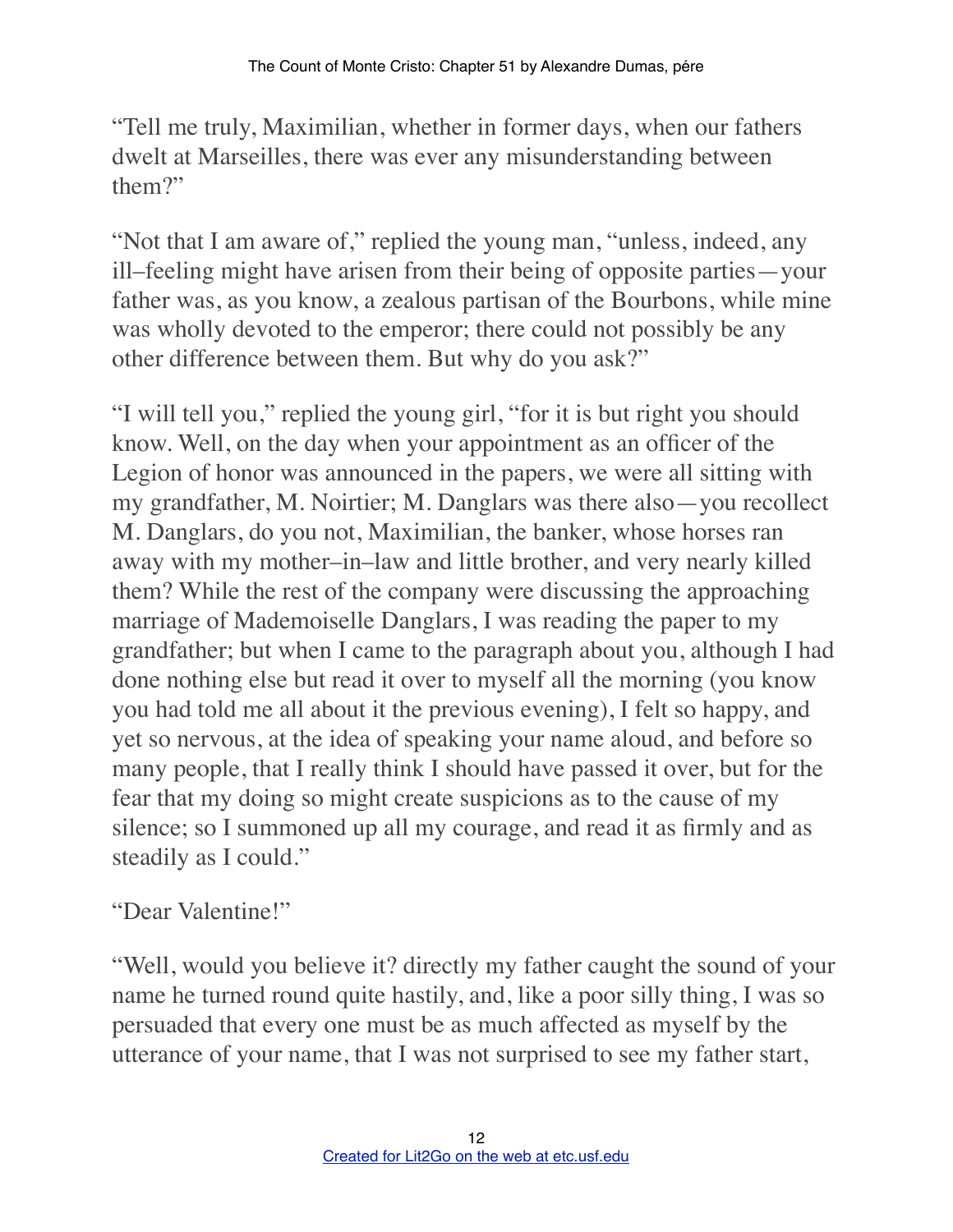and almost tremble; but I even thought (though that surely must have been a mistake) that M. Danglars trembled too."

"'Morrel, Morrel,' cried my father, 'stop a bit;' then knitting his brows into a deep frown, he added, 'surely this cannot be one of the Morrel family who lived at Marseilles, and gave us so much trouble from their violent Bonapartism—I mean about the year 1815.'—'Yes,' replied M. Danglars, 'I believe he is the son of the old shipowner.'"

"Indeed," answered Maximilian; "and what did your father say then, Valentine?"

"Oh, such a dreadful thing, that I don't dare to tell you."

"Always tell me everything," said Maximilian with a smile.

"'Ah,' continued my father, still frowning, 'their idolized emperor treated these madmen as they deserved; he called them 'food for powder,' which was precisely all they were good for; and I am delighted to see that the present government have adopted this salutary principle with all its pristine vigor; if Algiers were good for nothing but to furnish the means of carrying so admirable an idea into practice, it would be an acquisition well worthy of struggling to obtain. Though it certainly does cost France somewhat dear to assert her rights in that uncivilized country."

"Brutal politics, I must confess." said Maximilian; "but don't attach any serious importance, dear, to what your father said. My father was not a bit behind yours in that sort of talk. 'Why,' said he, 'does not the emperor, who has devised so many clever and efficient modes of improving the art of war, organize a regiment of lawyers, judges and legal practitioners, sending them in the hottest fire the enemy could maintain, and using them to save better men?' You see, my dear, that for picturesque expression and generosity of spirit there is not much to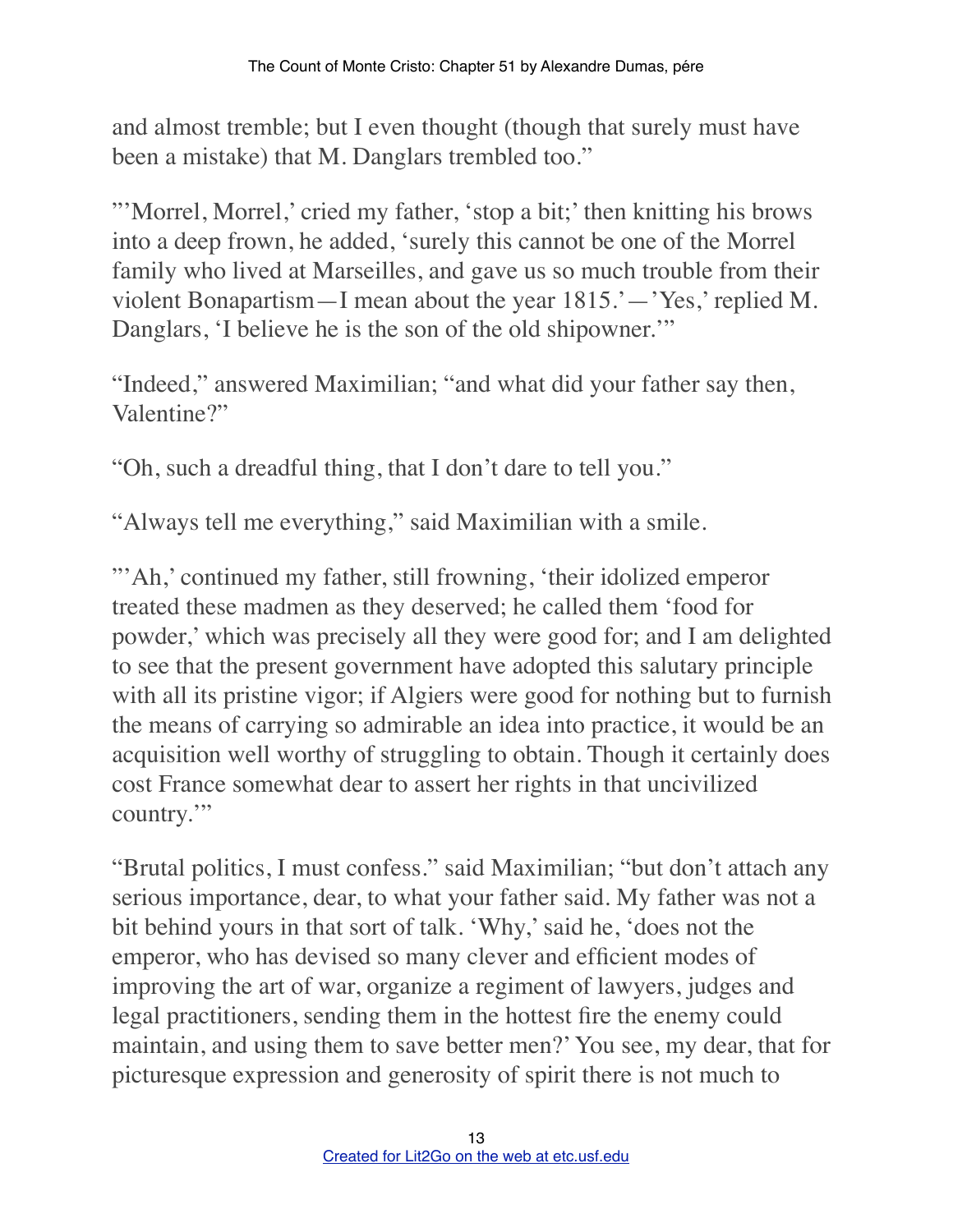choose between the language of either party. But what did M. Danglars say to this outburst on the part of the procureur?"

"Oh, he laughed, and in that singular manner so peculiar to himself half–malicious, half–ferocious; he almost immediately got up and took his leave; then, for the first time, I observed the agitation of my grandfather, and I must tell you, Maximilian, that I am the only person capable of discerning emotion in his paralyzed frame. And I suspected that the conversation that had been carried on in his presence (for they always say and do what they like before the dear old man, without the smallest regard for his feelings) had made a strong impression on his mind; for, naturally enough, it must have pained him to hear the emperor he so devotedly loved and served spoken of in that depreciating manner."

"The name of M. Noirtier," interposed Maximilian, "is celebrated throughout Europe; he was a statesman of high standing, and you may or may not know, Valentine, that he took a leading part in every Bonapartist conspiracy set on foot during the restoration of the Bourbons."

"Oh, I have often heard whispers of things that seem to me most strange —the father a Bonapartist, the son a Royalist; what can have been the reason of so singular a difference in parties and politics? But to resume my story; I turned towards my grandfather, as though to question him as to the cause of his emotion; he looked expressively at the newspaper I had been reading. 'What is the matter, dear grandfather?' said I, 'are you pleased?' He gave me a sign in the affirmative. 'With what my father said just now?' He returned a sign in the negative. 'Perhaps you liked what M. Danglars said?' Another sign in the negative. 'Oh, then, you were glad to hear that M. Morrel (I didn't dare to say Maximilian) had been made an officer of the Legion of Honor?' He signified assent; only think of the poor old man's being so pleased to think that you, who were a perfect stranger to him, had been made an officer of the Legion of Honor! Perhaps it was a mere whim on his part, for he is falling, they